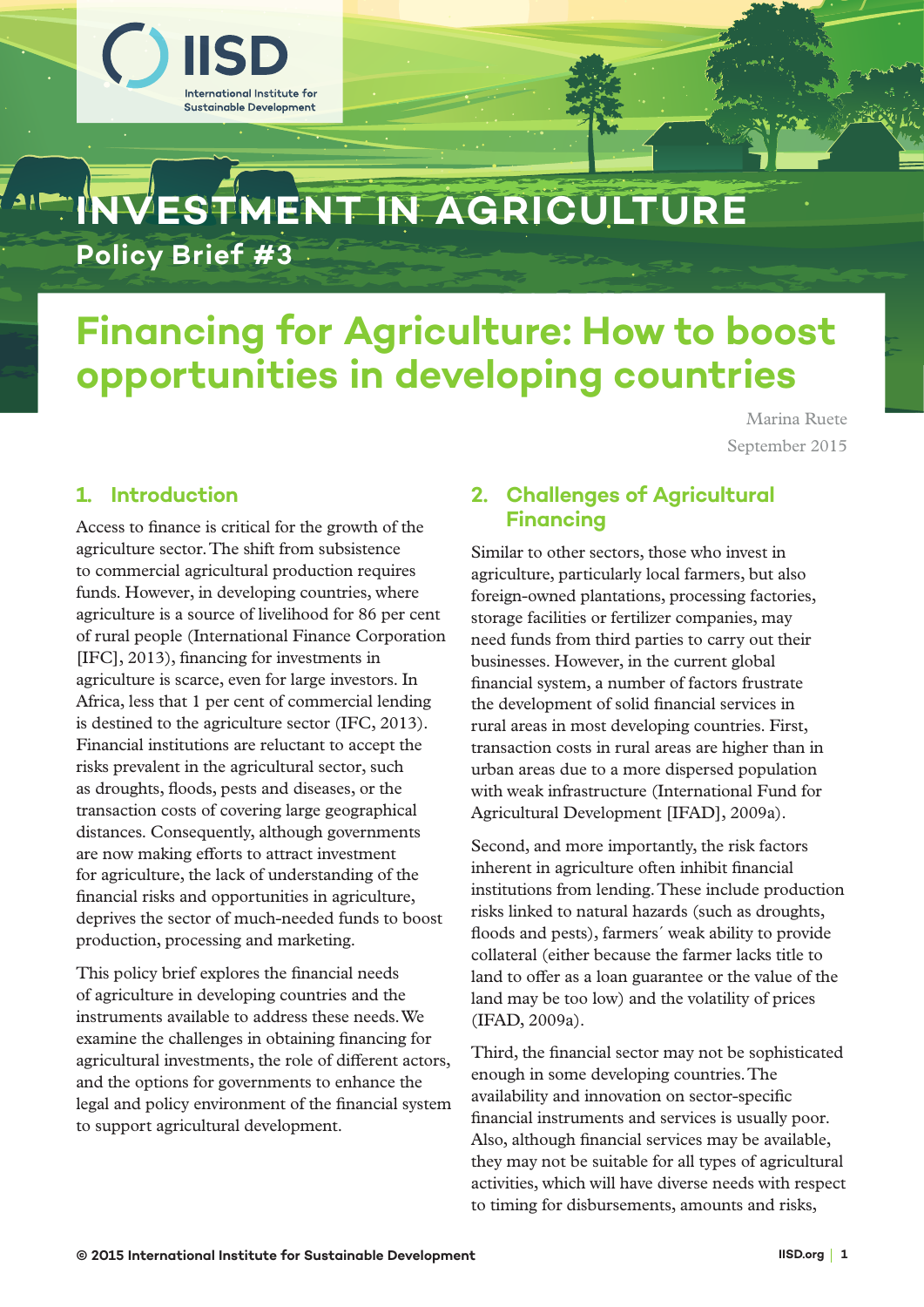among others. For example, in seasonal farming, funding is needed in particular stages of the production process (IFAD, 2009a). At the same time, the offer of financial products may only be available to large-scale farming operations with sound track records, and therefore may not meet the specific needs of the client.

Finally, the lack of records and statistics on farming in developing countries makes assessment of credit suitability challenging for financial providers. This changes the conditions required to access financial products and undermines opportunities for profitable investment.

# **3. Who Needs Finance in the Agriculture Sector?**

Agriculture encompasses a broad range of activities from small-scale farming to infrastructure projects to research and development. As a result, when referring to agriculture finance, the market clusters it in four groups. The groupings correspond to different approaches to addressing the needs of the sectors: (1) the needs of farmers and entrepreneurs, (2) the transactions between the actors along the value chain, (3) infrastructure needs and (4) generating knowledge to support the sector.

- 1. **Farmers and small agricultural entrepreneurs:** This approach is focused on the actors in the agriculture sector that need financing. Farmers and small entrepreneurs, like small supply companies, need finance to allow them to expand production and/ or diversify products. This can include, for example, finance for inputs (such as seeds and fertilizers), production (such as machinery and equipment) and marketing (such as processing, packaging and transport) (Food and Agriculture Organization [FAO] & World Bank, 2013).
- 2. **Actors along the value chain:** The focus is on the links between different actors along a value chain. Agriculture entails a sequence of interlinked activities—transactions—in a chain that starts from the supply of seeds and fertilizers and finishes in the mouth of the consumers (IFAD, 2012). There are financial instruments specifically designed to strengthen these links between the actors along the value chain.
- 3. **Rural infrastructure:** Financing can be also concentrated on the infrastructure needed to carry out agricultural activities. The sector depends heavily on infrastructure such as rural transport systems, irrigation systems, water supply, sanitation, electricity, storage and telecommunication facilities. These projects are costly and require large amounts of financing.
- 4. **Research and Development (R&D):** This last approach focuses on financially supporting knowledge generation for the sector. This includes the generation of agricultural technology and new technical knowledge about products, processes and services for the sector (Anandajayasekeram, 2011). R&D also provides valuable knowledge to help producers prepare business plans for banks or other financial institutions, to support financial planning and credit assessment by financial institutions, and government planning in general.

# **4 . An Overview of Financial Instruments for the Rural Sector**

Different financial instruments respond to different needs in the agriculture sector. Within each of the four groups, the financial instruments depend on the level of sophistication of the financial system in each country, and the willingness of the financers to take the risks in that particular market. Regulation and awareness programs also play a key role in the response to the financial needs. In addition to local financial institutions, foreign banks, development banks, governments and even actors in need of financial assistance, also provide financial solutions. This section describes some of the available financial instruments and initiatives generally used in different countries.

# **4.1 Direct Finance**

Financing a particular actor of the agriculture sector is the traditional approach to financing in developing countries. This includes not only farmers but also other actors, such as input suppliers, processors, traders and exporters. All need financing to get food from the farm to the consumers. The following financial instruments are available: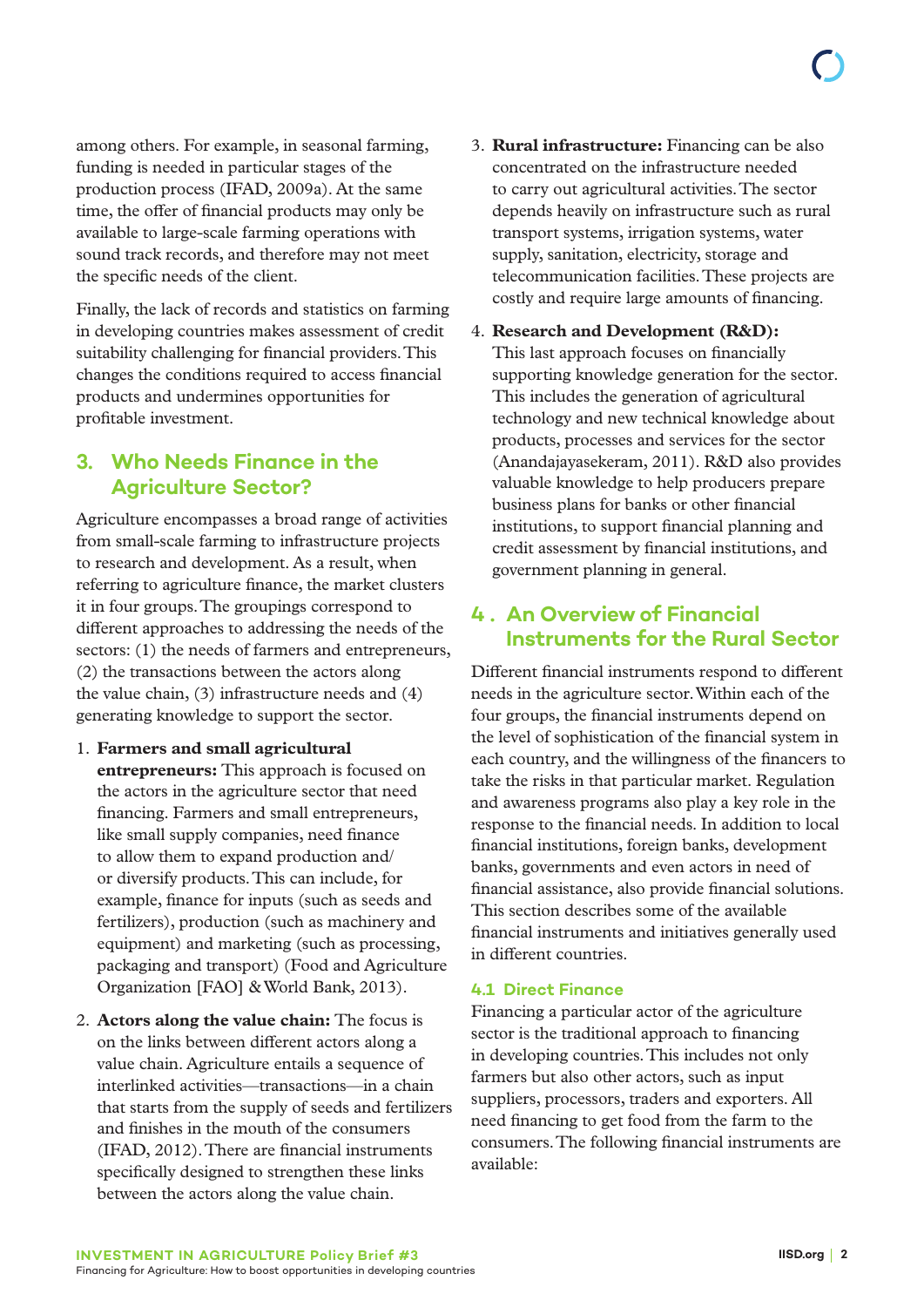- 1. **Savings**. An informal financial sector exists in countries all over the world, particularly in least developed countries, and provides for basic access to finance. The financing comes from the actors themselves. In many countries, it takes the form of community savings and non-formalized group financing mechanisms. The *tontine*, for example, is a Senegalese rotating system of smallamounts savings and credit organized by small groups of people (Balkenhol & Gueye, 1992). In Ghana, women have formed groups, called *susu* groups, to finance among them agriculture activities with a system that distributes the responsibility of collection and payments among the group members (IFAD, 2000).
- 2. **Inclusive finance (or micro-finance)**. This instrument is slightly more sophisticated but still part of the informal financial sector. It is referred to as inclusive finance or micro-finance and has grown considerably in the last decade. The goal is to "expand access to affordable and responsible financial products and services by poor and vulnerable populations" (Principles for Responsible Investment, 2013). It includes savings, credit, insurance, remittances and payments and even guarantees to access finance. Micro-finance is particularly popular in developing countries. It has become so popular that specialized banks or units within financial institutions are also providing small loans and savings services, while accepting a wide variety of assets as collateral. The strength of microfinance institutions is the close contact with the community and, consequently, the understanding of the risk profile of customers.
- 3. **Traditional finance**. Within the formal financial system, the term "finance," which includes loans, leasing and equity finance (selling part of what you own to raise funds), is used to encompass the most common forms of finance for larger sums of money over longer periods of time. Finance can come from commercial banks, agricultural development banks, non-governmental organizations (NGOs), cooperatives or investors, in the case of equity finance. Recipients of these instruments can also benefit from support from government or international development banks (such as the World Bank and IFAD).
- 4. **Leasing and factoring**. In a country with a more developed financial system, financial institutions also offer more complex and innovative financial instruments to farmers and entrepreneurs, such as leasing and factoring. Leasing is used to finance machinery, automobiles and equipment in agriculture. Factoring is when a company sells its invoices to a third party (the factor) at a discount in order to improve cash flow. These mechanisms aim to reduce some of the traditional lending risks of agriculture. They are an alternative option for borrowers with limited collateral and credit history, to be able to rent machinery, equipment and other assets related to production (World Bank, 2009).
- 5. **Weather-based insurance**. This is an instrument that improves the chances for access to finance by insuring against bad weather. Although farmers prefer insurance for production loss, many financial institutions find the assessment too tedious and subjective. Weather-based insurance responds to objective parameters like rainfall or temperatures (World Food Program & IFAD, 2011). Farmers who can obtain weather-based insurance have better access to other forms of financing as well. This instrument will seldom be offered in countries that lack sound statistical information (IFAD, 2011).
- 6. **Credit guarantee schemes**: This instrument also improves the chances for access to finance. These schemes "provide guarantees to groups that do not have access to credit by covering a share of the default risk of the loan. In case of default, the lender recovers the value of the guarantee" (Organisation for Economic Cooperation and Development [OECD], 2010).

The types of financing described above can be combined in many different ways in the same project, with the participation of different actors. For example, development banks can make loans to financial institutions, which can act as intermediaries to lend or guarantee producers who, at the same time, can be also financed by a local bank. This structure has been carried out, for example, by the Inter-American Investment Corporation in Latin America (2014).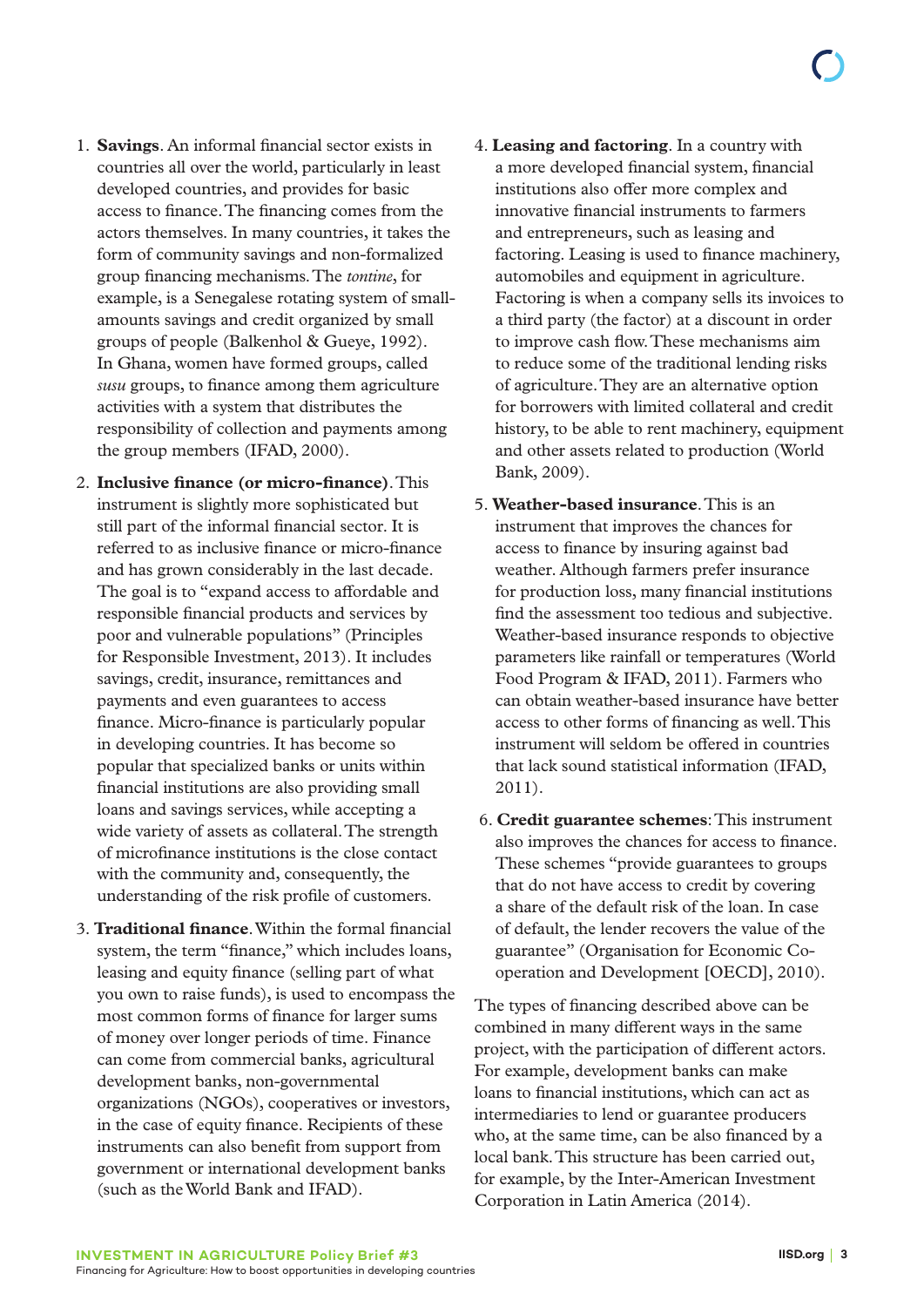### **4.2 Value-Chain Finance**

Finance for agricultural value chains can be more indirect and is developed within the interlinked relations between suppliers, buyers, producers and banks. The focus of financing is on the business transaction between two or more participants of the chain, rather than direct financing of the farmer or entrepreneur. These transactions are financed to reduce costs and risk, increase efficiency and improve the credit profile of the actors in the chain by lowering lending risks. It is a holistic approach to financing the agriculture system. The different actors in the chain can be financed with different instruments and financial service providers. In developing countries, informal financing is typically seen at the producers' end, while more sophisticated financing instruments are used at the other end of the chain (for example, exporters) (IFAD, 2012).

The systematized exchange of information among participants along the value chain through mobile phones has improved economic integration and cooperation. Mobile phones connect the financial partners along a value chain through telecommunications and cashless transactions. The goal is to facilitate financing, marketing of products and information transactions among the supplychain partners. For example, DrumNet system is a public-private project in Kenya that has improved the productivity of farmers by providing modern information technology to coordinate commercial networks (linking farmers to agro-processors and input suppliers) and providing better access to credit (International Development Research Centre, 2013).

There are two main types of value-chain finance:

- 1. **Internal finance**. This takes place between participants along the value chain based on their relationships, such as when a fertilizer company provides fertilizers and the farmer only pays the company after they have sold their harvest. This approach includes product financing, trade credits, input-supplier credits, marketingcompany credit and lead firm credits.
- 2. **External finance**. This comes from outside the value chain—for example, a microcredit bank will cover the costs of purchasing the fertilizer for the farmer. This includes a range of different instruments, which are summarized in Box 1.

# **Box 1:** Glossary of Terms Used in Value-Chain Finance

### **1. Internal Finance**

- Trade credits: the trader pays the farmer for the goods in advance and the farmer agrees to repay at harvest time or another agreed time.
- Input supplier credits: the producer receives inputs from the supplier and repays them after harvest or another agreed time.
- Marketing company credit: a marketing company, processor or other upstream buyer finances the farmers or local trader in cash or in kind. The buyer then locks the price of its purchases. The farmer or trader gets access to credit, supplies and secured sales (IFAD, 2012).
- Lead firm credit: a large company finances its clients, for example, to increase their production.

### **2. External Finance**

Receivables financing:

- Trade-receivables finance: a financial institution buys account receivables or confirmed orders from a business advancing its working capital (IFAD, 2012).
- Factoring: a financial institution (factor) buys those invoices of business discounting commissions and fees, consequently advancing most of the payments to the person/company (Investopedia, n.d.).
- Forfaiting: used in exportation of goods, a financial institution (forfaiter) purchases the amount importers owe to the exporter in freely negotiable instruments, discounting commissions and fees and paying cash. The importer is obliged to pay its debt to the forfeiter (Investopedia, n.d.).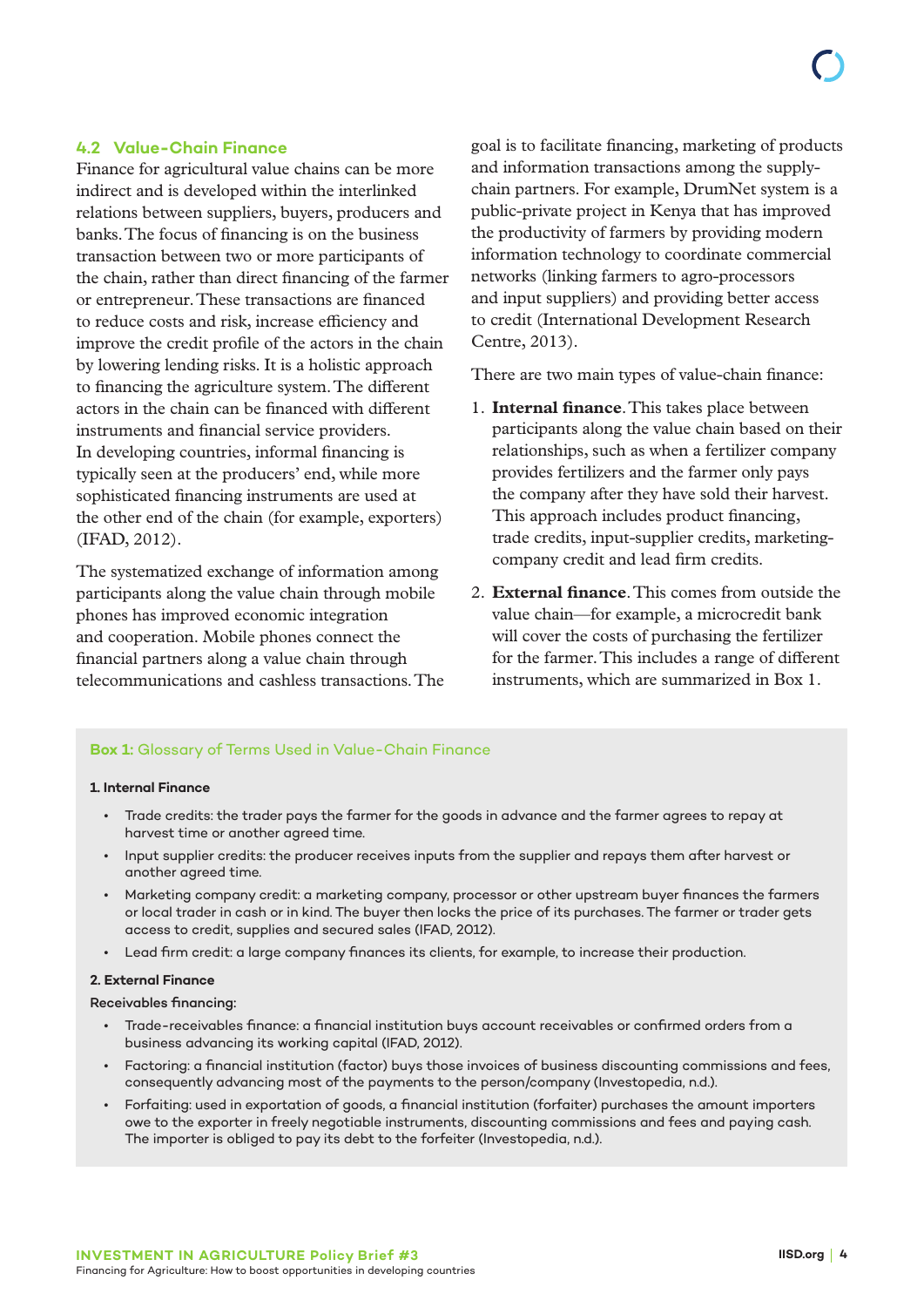### **Box 1:** Glossary of Terms Used in Value-Chain Finance (continued)

#### Physical-asset collateralization:

- Warehouse receipts: a documented proof of the ownership, and specific characteristics of certain commodities stored in a warehouse. They "provide a secure system whereby stores agricultural commodities can serve as collateral, be sold traded or sued for delivery against financial instruments" (Giovannucci, Varangis, & Larson, 2000).
- Repurchase agreements (repos): short-term borrowing. A buyer receives securities as collateral and agrees to repurchase them at a later date. Commodities are stored with accredited collateral managers who issue receipts with agreed conditions for repurchase agreements and provide a buy-back obligations on sales, and are therefore employed by trading firms to obtain access to more and cheaper funding based on that security (IFAD, 2012).
- Leasing: used popularly to finance machinery, automobiles and equipment in agriculture. The lessee usually makes a down payment and can use the asset while paying periodic contributions. At the end of the term, the lessee may have an option to purchase the asset.

#### Risk mitigation products:

- Insurance: businesses make periodical payments to an entity (insurer) to partially or absolutely cover its losses from a particular adverse event.
- Forward contracts: sales agreement to buy or sell an asset for an agreed price and moment set at the time of the sale. It reduces the risk of adverse price movements in an asset (hedging) and can be used as credit collateral (IFAD, 2012).
- Futures: standardized forwards contracts traded in specialized futures exchanges.

#### Financial enhancement instruments:

- Securitization instruments: a business creates a cash flow of illiquid assets (for example, receivables) that are sold to a special-purpose vehicle (an entity insulated from the management of the business) that will issue securities backed by these assets. The amounts entering from the sale of these securities finances the business.
- Loan guarantees: a third party to the loan provides a guarantee to the borrower to lower the repayment risk.

*Source: IFAD (2012), Investopedia (n.d.), Giovannucci, Varangis, & Larson (2000)*

Figure 1 shows a variety of financial relations and linkages from inside and outside the value chain.



**Figure 1:** Financial relationships and support services that affect the value chain *Source: Using the Value Chain in Financing Agriculture, FAO (n.d.)*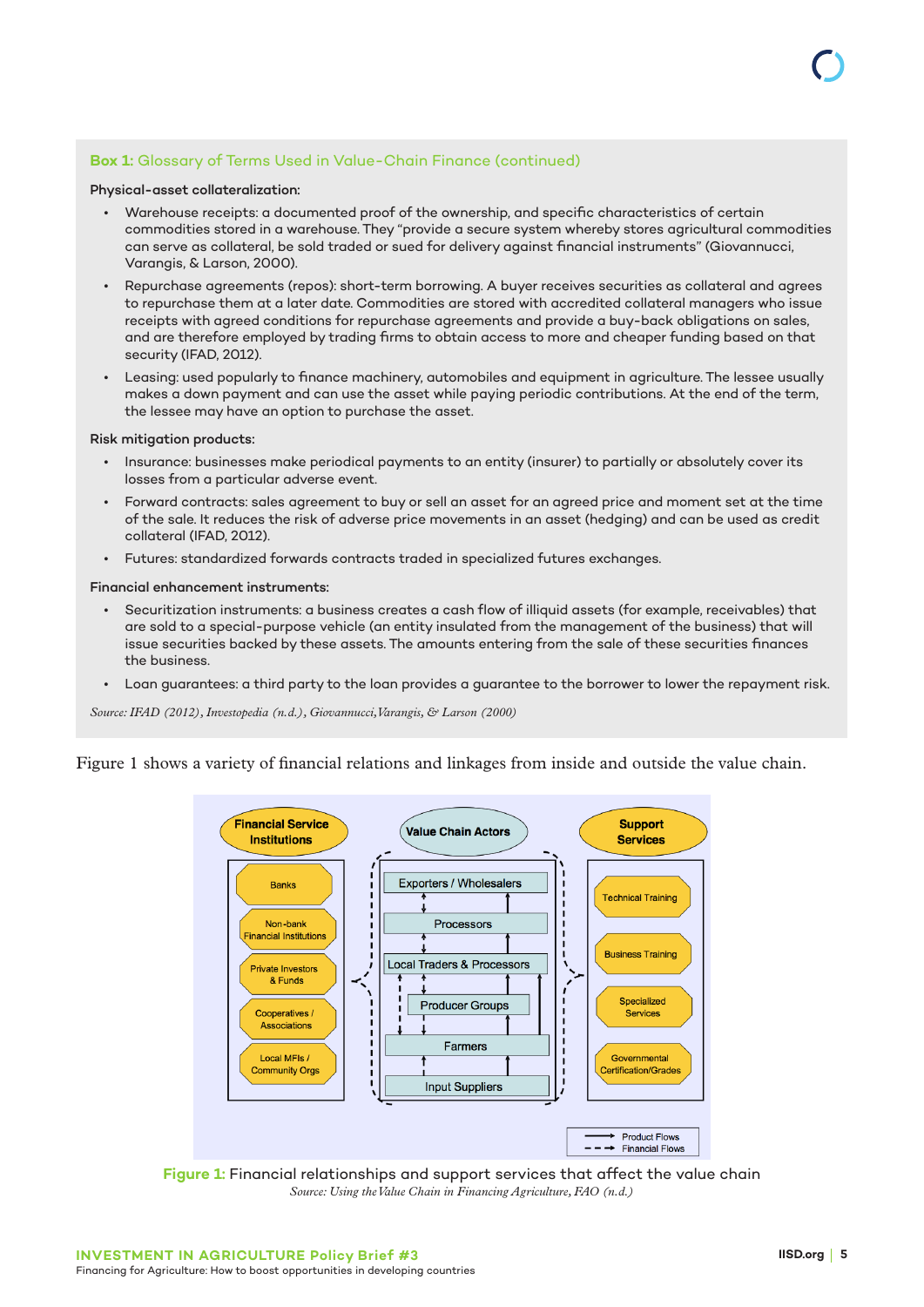### **4.3 Infrastructure Finance**

A well-functioning agricultural sector needs appropriate infrastructure such as: road networks to link isolated rural areas to markets; irrigation technology to reduce farmers' dependence on rainfall; storage facilities to protect harvests from weather and pests; telecommunications to ensure efficient trading, water supply and energy; among others. However, rural infrastructure is underfinanced all over the world (The Economist, 2014). Large-scale infrastructure, such as roads, is particularly in need of investment.

Traditionally large-scale infrastructure was largely funded by the public sector. However, governments have increasingly been experimenting with different funding options to finance infrastructure, including by enlisting the active participation of private sector partners and financial institutions. The participation of the financial sector in these projects requires a completely different set of skills from other types of lending, because it entails financing public assets (usually long-term financing) and, consequently, high risks.

The models of public-private partnerships (in which the private sector shares the project risks with the public sector in projects) range from donor-funded projects to entirely privately financed projects (FAO, 2008). Contractual arrangements include service contracts, management contracts, lease agreements, concessions, build-operatetransfer (BOT) investment models or, in some cases, the total ownership by the private partner of a certain infrastructure. Financing for these infrastructure projects comes in the form of debt, equity and other risk mitigation mechanisms and can be part of a pool of financing from banks, institutional investors, development banks, official development assistance (ODI) and governments (Bond, Platz, & Magnusson, 2012).

 Small-scale infrastructure presents different challenges. Local markets, small-scale processing facilities, local feeder roads, small power generators, health centres, clinics and schools are key to rural development (Bond, Platz, & Magnusson, 2012). Apart from traditional financial actors, smallscale infrastructure has also been developed and operated by actors along the value chain who see a business in offering a package of services. For

example, trading companies provide producers with storage facilities to store crops before they are sold.

In some cases, cooperatives have also covered smaller infrastructure projects for a targeted number of users. For example, in India, the creation of infrastructure facilities is financed by the National Cooperative Development Corporation (Nabard, 2008).

### **4.4 Financing for R&D**

Innovation and knowledge are other critical areas that need financing. R&D has resulted in numerous innovations for agriculture. EMBRAPA, for example, a state-owned company that coordinates the national agricultural research system in Brazil, has developed more than 9,000 technologies in Brazil. It has been key to the transformation of savannahs into agriculturally productive land (FAO, 2012). It relies primarily on public financing because of its public aim to provide innovative knowledge for the sector as a whole. However, it should not be constrained to public financing, given the interest of the private and financial sector in its results. Development banks have also financed R&D. For example, the World Bank has a track record of financing operating costs and capital investments of R&D in sub-Saharan Africa (Lynam, Beintema, & Annor-Frempong, 2012).

# **5. Who Finances Agriculture?**

The diverse system of agricultural finance enables a wide variety of actors to be financers. Different risks and instruments are covered by different actors. Farmers and small entrepreneurs play the most important role and are the first level, acting mainly within the informal sector (such as community savings systems) but also in more complex organizations, such as saving and credit cooperatives and unions or mutual credit guarantee schemes.

Cooperatives and credit unions play an important role in agriculture as self-help member institutions. Unlike banks, they have a non-profit status. Smaller cooperatives are well positioned to offer its members better access to financial institutions and investments.

Most private sector finance traditionally comes from local commercial banks, branches of foreign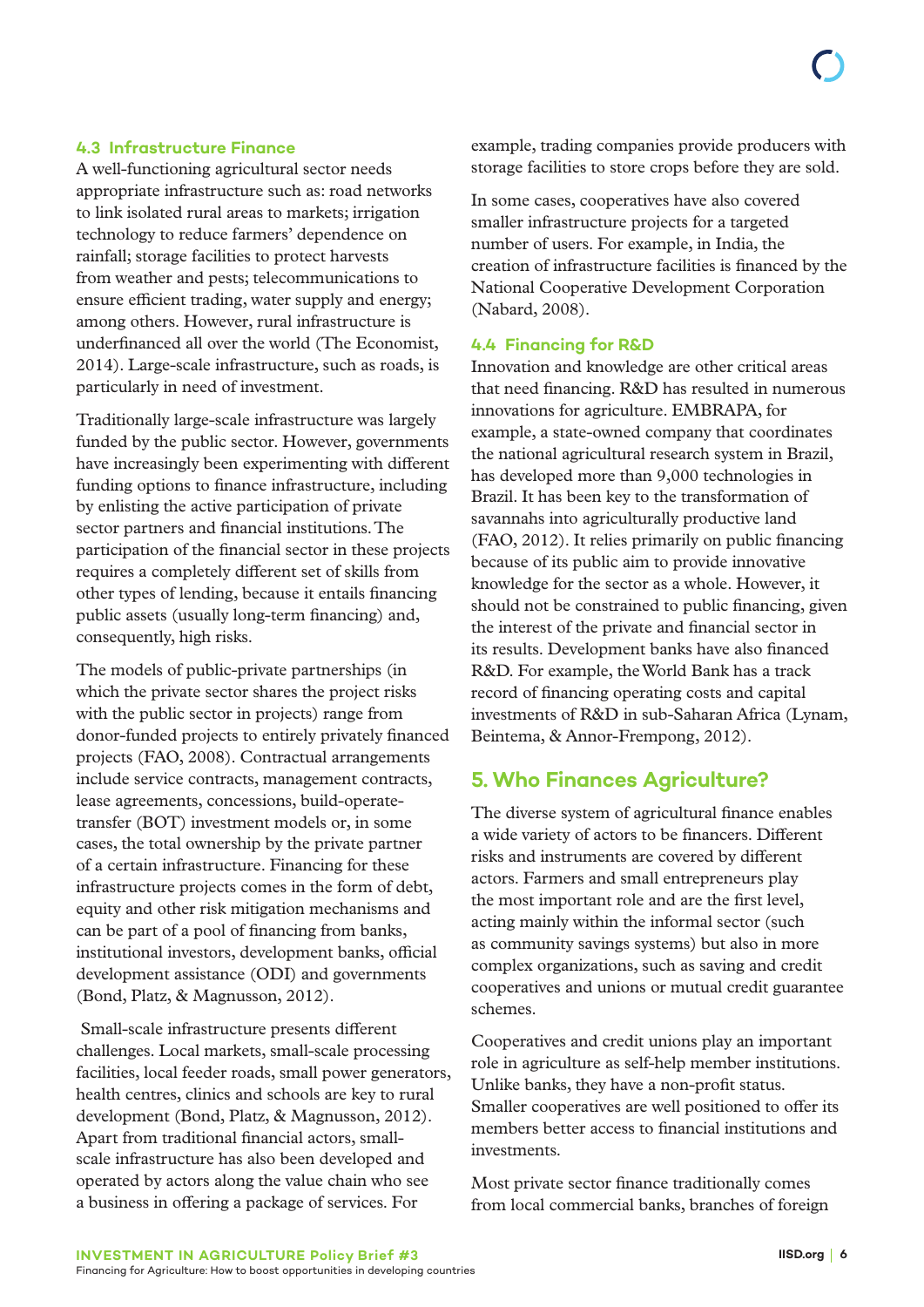banks and insurance companies. These institutions finance small farmers and entrepreneurs directly, facilitate microfinance schemes and finance large rural infrastructure projects. The most successful ones have in-house expertise in the agriculture sector and the capacity to diversify across geographic regions, economic sectors and agriculture sub-sectors (Agrifin Facility, 2010). However, infrastructure financing can include a combination of actors, such as private partners, financial institutions, national and local government, development banks or donors.

Development banks play an important role in agriculture finance by filling financial gaps in developing countries. They finance specific programs in the public sector, directly with local companies or through local banks acting as intermediates because of their better access to the domestic market. For example, the Inter-American Development Bank (IADB) financed projects in 2004 and 2006 through PROSAP in the northern provinces of Argentina, with investments in irrigation, rural roads and electrification, and water management. The IADB has also financed

irrigation programs in Bolivia (2008), Brazil's Tocantins state, Guatemala, Guyana, Haiti and Jamaica (IADB, 2014).

# **6. The Role of Government in Financing Agriculture**

Aside from private sources of finance, governments are also important sources of finance for developing country agriculture. Public financing can focus on particular actors, such as small farmers or enterprises; on particular issues, such as environmental protection and organic agriculture; or on particular geographic locations (See Box 2).

Other promising government initiatives include the creation of financial institutions in agriculture, whose regulations are usually defined by central banks. For example, the Agricultural Bank of Ghana, the Agricultural Development Bank Limited of Nepal, Banco Agrícola de República Dominicana and Bank Pertania Malaysia are state-owned banks acting as major financers in their countries. They are mostly supervised by other governmental agencies such as ministries of Agriculture or Finance (FAO, 2001).

### **Box 2:** Different roles of the governments in agricultural finance

### **Law 6973 – Argentina**

Law 6973 provides financing for local producers in the Chaco Province in Argentina. Born as a joint initiative between the Government of Chaco, the local stock exchange, a logistics company and a financial trust company, the government fixes contributions to assist producers affected by droughts with a maximum amount per producer and an interest rate of 9 per cent. The government analyzes each case and instructs the financial trust company to grant the credit from a provincial fund to the producer.

The measure is tailor-made to the reality of the place, products, etc., and includes protocols (designed by the National Institute of Agricultural Technology) to modernize production in the province. Its aim is to finance producers that cannot access finance, promote economic and environmental sustainability, add value to the production and minimize risks.

A second program is the Rural Development and Family Farms Program in the provinces of Chaco and Entre Ríos. The program supports the adoption of new technologies and facilitates access to financing. It provides technical assistance and training in both areas as well as in group management and marketing.

With the assistance of the IABD, it grants: (i) 48 million in non-repayable contributions and technical assistance and (ii) 27 million for the leverage of a mutual guaranty company. It promotes the development of value chains of certain products and is also followed up by an agronomist in order to ensure compliance with the protocol (Subsecretaría del Gobierno de Chaco, 2013).

Law of the Fundamental Principles of the Agriculture Sector – Democratic Republic of Congo

Articles 56 to 59 of the Law for Investment in Agriculture create a national fund for agricultural development aimed at financing the sector. Its resources are constituted, among others, by government budget allocations, revenues from imports, donations and revenues from vegetable quarantines. The funds are then available for commercial banks and microfinance institutions to cover the funding of agricultural loans or guarantees for loans to farmers (Faolex, 2011).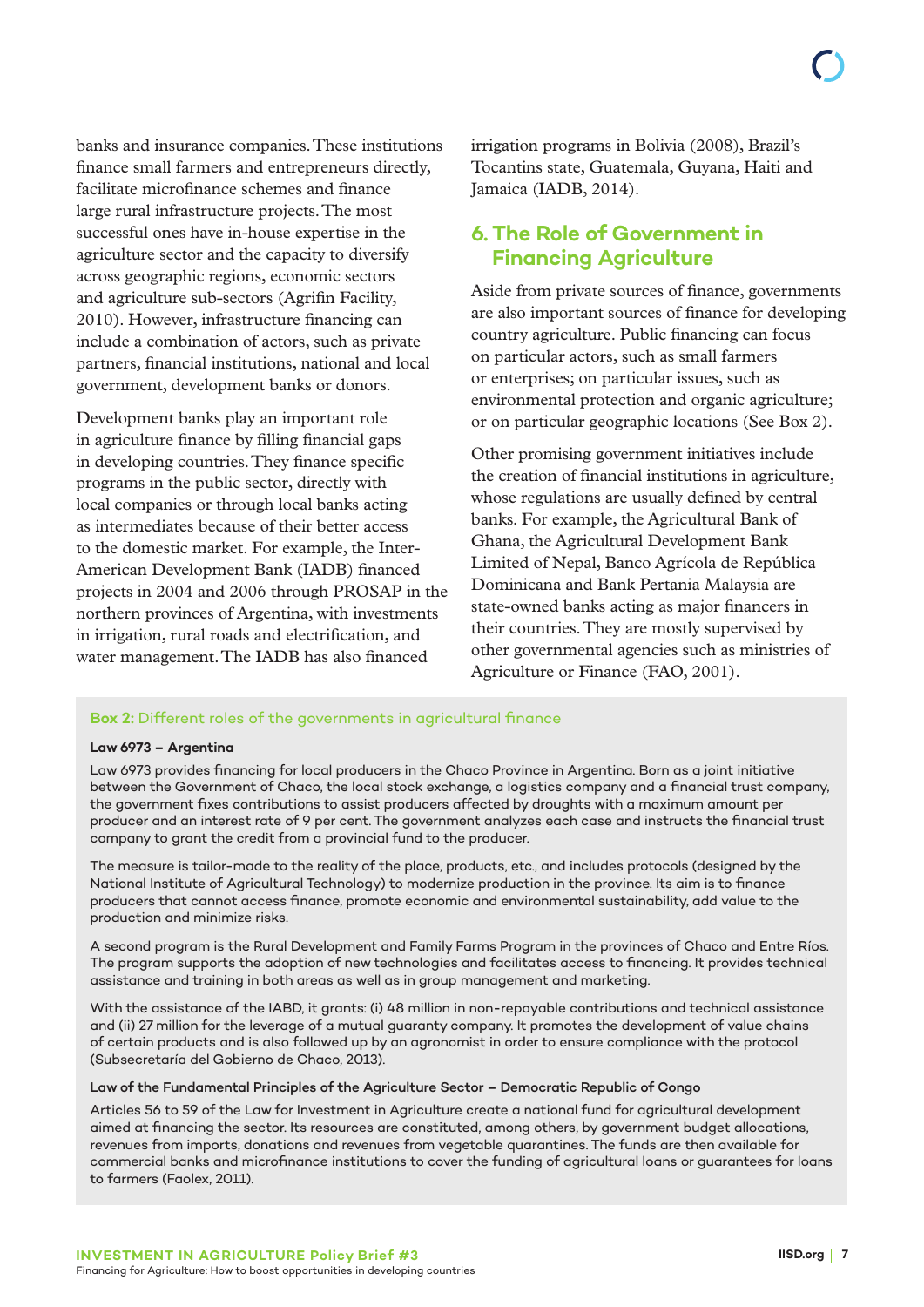### Box 2: Different roles of the governments in agricultural finance (continued)

### The Rural Infrastructure Development Fund (RIDF) in India

The RIDF addresses the lack of public investment in agriculture and rural development and is managed by the National Bank of Agriculture and Rural Development (NABARD) in India. Its initial capital was INR 20,000,000,000 (over USD 300 million) and was subsequently raised each successive year through public and private contributions. The RIDF has high social return and employment generation and a successful repayment rate (Mahajan, Sahai & Pasrija, 2007).

#### Pagamento Antecipado de Exportacao – Brazil

The Brazilian government created a credit line program called Pagamento Antecipado de Exportacao (prepayment of exports). Producers' crops and production can be financed by foreign parties by sending money to Brazilian producers. The producer repays the foreign party with goods plus interest on the original loan (this may be paid in cash or with additional goods). An added advantage of this structure is that there is no income tax due on the interest payment (paid in either cash or goods) (Balduccini, Themudo & Akram, 2013).

### Thai Bank for Agriculture and Agricultural Cooperatives (BAAC) – Thailand

The BAAC is an agricultural development bank, known worldwide for its success in providing financial services to rural smallholders throughout Thailand. Up to 1999, it operated under a special law, which has put it under the surveillance of the Ministry of Finance. A shift towards the general banking supervision by the Bank of Thailand has since taken place (FAO, 2001).

Governmental intervention in agriculture finance is often directed towards managing risks in the sector. This includes:

- (i) Support to farmers in the form of payment of indemnities, reductions in social security contributions and exemption of taxes during periods of crisis in the sector (OECD, 2011) or subsidizing private insurance schemes. For example, Israel covers part of the insurance premiums of producers, and in Brazil, Garantía Safra was created as a disaster assistance program that compensates small-scale farmers for production losses following weather-related and other events (OECD, 2013).
- (ii) Creating credit guarantee funds or supporting credit guarantee schemes offered by private institutions through counter guarantees. The Mexican Fideicomisos Instituidos en Relación con la Agricultura (FIRA), the Indian Credit Guarantee Fund Trust for Micro and Small Entreprises (CGTMSE) and the Nigerian Agricultural Credit Guarantee Scheme Fund are among the longest-standing agricultural guarantee funds in the world (FAO, 2013c).
- (iii)In the case where risk management is left to the farmer, governments can still support by providing information to the sector on potential risks.

Finally, the government can act as a facilitator without disbursing public funds itself. This role is especially significant in value chain finance, where the government can develop a business model to link the different actors that would benefit from financing one another (IFAD, 2012).

# **7. The Role of Government in Regulating Agricultural Finance**

Policies to improve and attract agricultural finance come from different ministries, including agriculture, finance and economy. The number of governmental actors influencing agricultural finance makes its development more complex.

Financial regulation is critical for the efficiency of financing services and products, particularly to ensure optimal allocation of financial resources, minimize the transaction costs in financial intermediation and adapt financial institutions to changing environments (FAO, 2013a).

The regulatory framework governing the financial sector is twofold: (i) the government must provide enough openness and flexibility for the financial sector to offer the financial instruments needed for the rural sector and (ii) regulation should control abuses by financial institutions, such as offering unduly high rates or taking excessive risks with people´s savings or investors´ funds. Laws also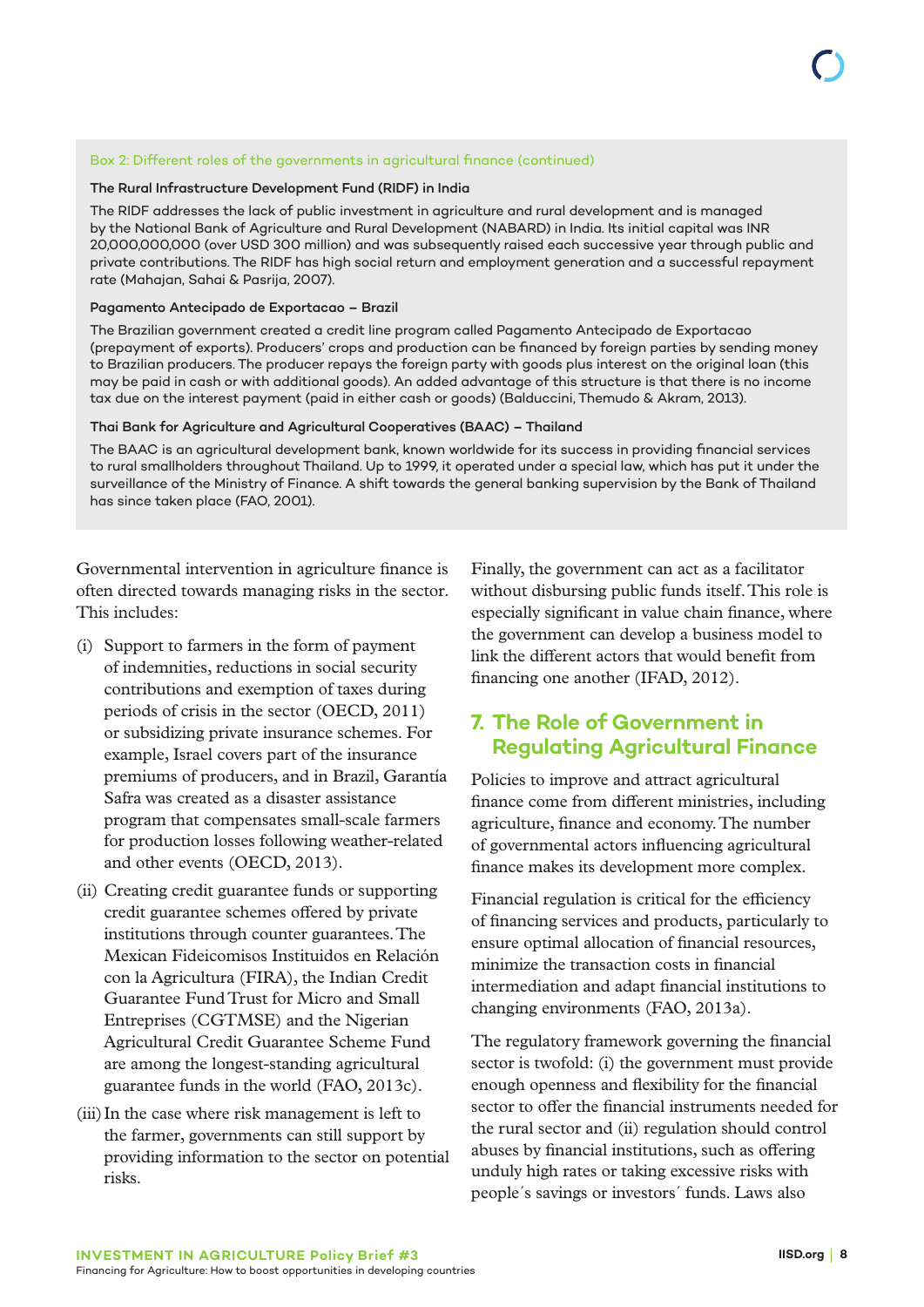have to be coupled with efficient supervision of the financial sector.

Overregulation presents major problems for flexibility and innovation in finance. Some countries enact a single general banking law, assembling all regulations in one place, and this can lead to overregulation. However, most countries have a more flexible financial regulatory system, leaving the operational issues to decrees, statutory notes, circulars or simply the routine decisions of the supervisory institution. Unlike parliamentary or congressional legislation, the regulation of the executive branch is more easily amended and becomes more adaptable to the changing circumstances (FAO, 2012).

If the country aims to attract foreign or domestic financial institutions to agriculture, it must also offer an overall stable and efficient institutional environment that increases the confidence of financial institutions to invest in the country and sector. Weak land tenure systems and poor enforcement of laws and regulations affect the extent to which financial institutions will finance agriculture.

Economic regulation also affects agricultural finance. Commercial legislation, legislation affecting organizational forms and debt laws influence the decisions of financial institutions as to the products and services they may offer to the agriculture sector. Legislation regulating bankruptcy, tax, investment, foreign bank licensing, cooperatives, small and medium enterprises, civil codes and even the rights and obligations in the constitutions are key determinants for the financial sector of a country.

A few governments have chosen more interventionist measures, such as requiring the private sector to finance agriculture. The Indian government, for example, has imposed a mandatory target on domestic and foreign banks to provide 40 per cent of their lending to priority sectors. Among the priority sectors, a specific portion of lending has to be granted to farmers and small organizations of farmers (Reserve Bank of India, 2013). It also encourages banks to open branches in smaller cities to push the inclusive finance agenda.

organize the creation of institutions and partnerships between financial actors and can provide certifications, technical assistance and financial literacy to farmers and small entrepreneurs. For example, in Tanzania, the Rural Financial Services Programme pushed the creation of local community savings schemes and credit cooperatives (IFAD, 2009b). Beneficial partnerships can also be promoted to mitigate risks creating holistic solutions and enabling costefficient delivery of financial and nonfinancial products and services (World Bank, 2009).

# **8.Conclusions**

Access to finance is a vital part of any developed agriculture sector, and drawing farmers and small entrepreneurs in developing countries into the financial system is far from accomplished. It is not mere coincidence that the countries with developed financial markets in the agriculture sector are the ones where the sector is also highly developed. This does not necessarily mean that only developed countries can have successful stories of agriculture finance. In fact, many of the examples cited above come from developing countries. It requires a combination of good laws, a specialized financial sector and profitable businesses of small and large farmers and companies in the agriculture sector.

Innovation in finance to solve the needs of the rural sector should not be limited to financial institutions. The government can play a proactive role by promoting laws and regulations with new financial instruments or even raising awareness of existing ones to bring them to the attention of the financial and agricultural sectors. Specialization in agricultural finance in the government and in the financial sectors is an important driver to its development.

However, financing is not a charitable activity; it is primarily profit driven. This necessarily means that all possible regulation and programs to attract financing must be realistic with the characteristics of the sector and the viability and rate of return. Managing the risks and understanding the opportunities of the agriculture sector is key for any successful policy or law. Thus, to attract finance and, consequently, investment in the agriculture sector, it is critical to strengthen both

Finally, governments can promote and help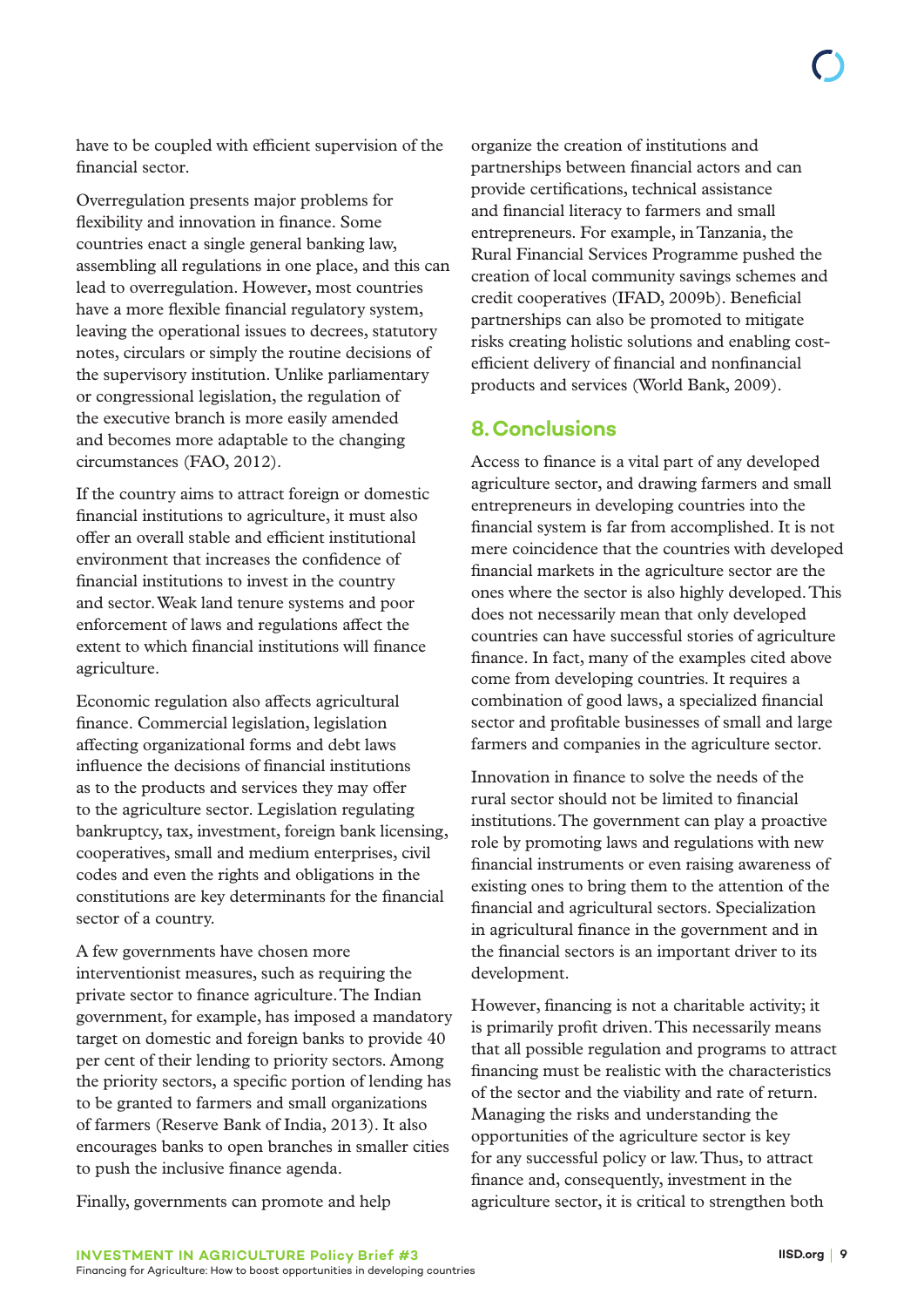the agriculture and financial sectors. This requires a coherent strategy with consistent regulation and policies that match the sectors´ needs and in line with the realistic capacities of all the actors in both sectors.

Moreover, financial regulations must go beyond economic development. An effort must be made

**References**

Adams, D.W. (1995). *Using Credit Unions as conduits for microenterprise lending: Latin-American Insights*. ILO Working Papers on Enterprise and Cooperative Development Department Poverty-oriented Banking. Retrieved from [http://www.ilo.int/wcmsp5/](http://www.ilo.int/wcmsp5/groups/public/@ed_emp/documents/publication/wcms_118277.pdf) [groups/public/@ed\\_emp/documents/publication/](http://www.ilo.int/wcmsp5/groups/public/@ed_emp/documents/publication/wcms_118277.pdf) [wcms\\_118277.pdf](http://www.ilo.int/wcmsp5/groups/public/@ed_emp/documents/publication/wcms_118277.pdf)

Agrifin Facility (2010, April). *Program Strategy.* Retrieved from: [http://www.agrifinfacility.org/](http://www.agrifinfacility.org/sites/agrifinfacility.org/files/AgriFin%20-%20Strategy%20Document%20-%20Final_5.pdf) [sites/agrifinfacility.org/files/AgriFin%20-%20](http://www.agrifinfacility.org/sites/agrifinfacility.org/files/AgriFin%20-%20Strategy%20Document%20-%20Final_5.pdf) [Strategy%20Document%20-%20Final\\_5.pdf](http://www.agrifinfacility.org/sites/agrifinfacility.org/files/AgriFin%20-%20Strategy%20Document%20-%20Final_5.pdf)

Anandajayasekeram, P. (2011, December). *The role of agricultural R&D within the Agricultural Innovation Systems Framework*. Conference Working Paper 6. Retrieved from [http://www.ifpri.org/sites/](http://www.ifpri.org/sites/default/files/publications/ananda.pdf) [default/files/publications/ananda.pdf](http://www.ifpri.org/sites/default/files/publications/ananda.pdf)

Balduccini, B., Themudo Lessa, T. & Akram, A. (2013, April 24). *Islamic finance expanding in Brazil*. International Finance Law Review. Retrieved from [http://www.iflr.com/Article/3196294/Islamic](http://www.iflr.com/Article/3196294/Islamic-finance-expanding-in-Brazil.html)[finance-expanding-in-Brazil.html](http://www.iflr.com/Article/3196294/Islamic-finance-expanding-in-Brazil.html)

Balkenhol, B. & Gueye, E. H. (1992). *Tontines and the banking system: Is there a case for building linkages*. Poverty-Oriented Banking (INT/92/M01/ FRG). Working Paper 2. International Labour Organization. Retrieved from [http://www.ilo.org/](http://www.ilo.org/wcmsp5/groups/public/@ed_emp/documents/publication/wcms_118281.pdf) [wcmsp5/groups/public/@ed\\_emp/documents/](http://www.ilo.org/wcmsp5/groups/public/@ed_emp/documents/publication/wcms_118281.pdf) [publication/wcms\\_118281.pdf](http://www.ilo.org/wcmsp5/groups/public/@ed_emp/documents/publication/wcms_118281.pdf)

Bond, D. L., Platz, D., & Magnusson, M. (2012, May). *Financing small-scale infrastructure investments in developing countries*. DESA Working Paper No. 114 (ST/ESA/2012/DWP/114). Retrieved from: [http://www.un.org/esa/desa/papers/2012/](http://www.un.org/esa/desa/papers/2012/wp114_2012.pdf) [wp114\\_2012.pdf](http://www.un.org/esa/desa/papers/2012/wp114_2012.pdf)

to take a holistic approach to consider, among others, food security, poverty reduction and mainstreaming marginalized groups. The approach should include all interested parties—including the different ministries or agencies, as well as farmers' organizations and financial institutions—to create a win-win-win agricultural financing system.

Food and Agriculture Organization [FAO]. (2001). *Prudential regulation and supervision for agricultural financ*e. Agricultural Finance revisited No. 5. Retrieved from [ftp://ftp.fao.org/docrep/fao/012/](ftp://ftp.fao.org/docrep/fao/012/a0151e/a0151e00.pdf) [a0151e/a0151e00.pdf](ftp://ftp.fao.org/docrep/fao/012/a0151e/a0151e00.pdf)

FAO. (2008). *Market-oriented agricultural infrastructure: Appraisal of public-private partnerships*. Agricultural Management, Marketing and Finance Occasional Paper 23. Retrieved from [ftp://ftp.fao.](ftp://ftp.fao.org/docrep/fao/011/i0465e/i0465e00.pdf) [org/docrep/fao/011/i0465e/i0465e00.pdf](ftp://ftp.fao.org/docrep/fao/011/i0465e/i0465e00.pdf)

FAO. (2012, November). *Trends and impacts of foreign investment in developing country agriculture*. Retrieved from [http://www.fao.org/fileadmin/](http://www.fao.org/fileadmin/templates/est/INTERNATIONAL-TRADE/FDIs/Trends_publication_12_November_2012.pdf) [templates/est/INTERNATIONAL-TRADE/FDIs/](http://www.fao.org/fileadmin/templates/est/INTERNATIONAL-TRADE/FDIs/Trends_publication_12_November_2012.pdf) [Trends\\_publication\\_12\\_November\\_2012.pdf](http://www.fao.org/fileadmin/templates/est/INTERNATIONAL-TRADE/FDIs/Trends_publication_12_November_2012.pdf)

FAO. (2013a). *An analytical framework for regulation and supervision of agricultural finance*. Rome, Italy: Rural Finance Learning Center.

FAO (2013b). *Agribusiness public-private partnerships country case studies*. Retrieved from: [http://www.fao.](http://www.fao.org/docrep/field/009/ar859e/ar859e.pdf) [org/docrep/field/009/ar859e/ar859e.pdf](http://www.fao.org/docrep/field/009/ar859e/ar859e.pdf)

FAO. (2013c). *Four case studies on credit guarantee funds for agriculture*. Retrieved from [http://www.fao.](http://www.fao.org/docrep/017/aq189e/aq189e.pdf) [org/docrep/017/aq189e/aq189e.pdf](http://www.fao.org/docrep/017/aq189e/aq189e.pdf)

FAO (n.d.). Power-point presentation. *Using the Value Chain in Financing Agriculture*. Retrieved from [http://www.cica.ws/pdf/marrakech/I-Calvin%20](http://www.cica.ws/pdf/marrakech/I-Calvin%20Miller-%20Value%20Chain%20IFAD.pdf) [Miller-%20Value%20Chain%20IFAD.pdf](http://www.cica.ws/pdf/marrakech/I-Calvin%20Miller-%20Value%20Chain%20IFAD.pdf)

FAO & World Bank. (2013). *Financing smallholder agricultural term investments*. Retrieved from [http://](http://www.ruralfinance.org/fileadmin/templates/rflc/documents/6_financing_smallholder_web.pdf) [www.ruralfinance.org/fileadmin/templates/rflc/](http://www.ruralfinance.org/fileadmin/templates/rflc/documents/6_financing_smallholder_web.pdf) [documents/6\\_financing\\_smallholder\\_web.pdf](http://www.ruralfinance.org/fileadmin/templates/rflc/documents/6_financing_smallholder_web.pdf)

Faolex (2011). *Loi portant principes fundamentaux relatifs à l´agriculture*. Retrieved from [http://faolex.](http://faolex.fao.org/docs/pdf/cng109785.pdf) [fao.org/docs/pdf/cng109785.pdf](http://faolex.fao.org/docs/pdf/cng109785.pdf)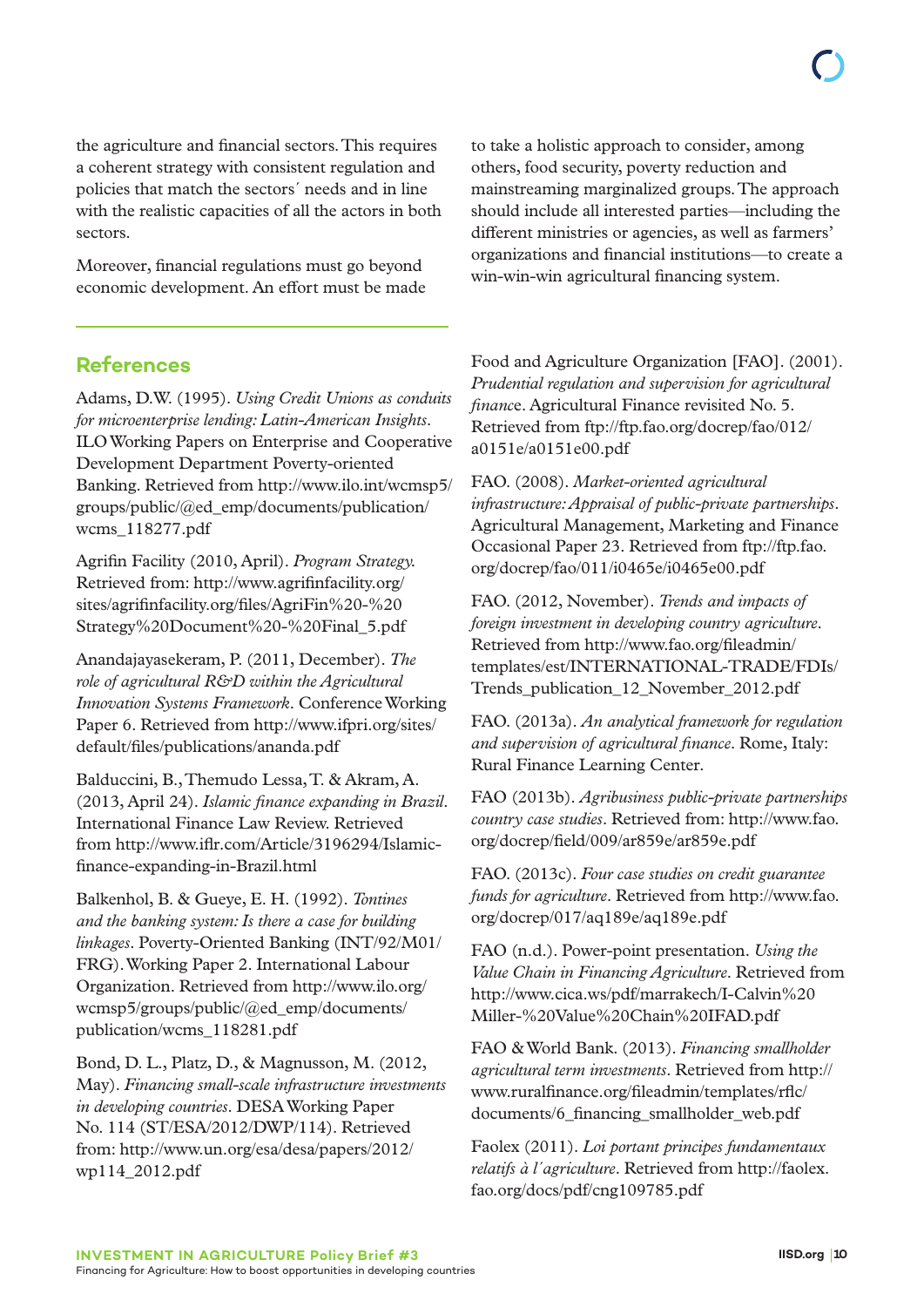García, N. Et al (2013). *Financial Education in Latin America and the Caribbean: Rationale, Overview and Way Forward*. OECD Working Papers on Finance, Insurance and Private Pensions, No. 33. Retrieved from: [http://www.oecd.org/finance/wp33finedulac.](http://www.oecd.org/finance/wp33finedulac.pdf) [pdf](http://www.oecd.org/finance/wp33finedulac.pdf)

Giovannucci, D. (ed.), Varangis, P. & Larson, D. (2000). *Warehouse receipts: Facilitating credit and commodity markets*. Retrieved from [http://](http://www-wds.worldbank.org/external/default/WDSContentServer/WDSP/IB/2007/07/10/000090341_20070710160223/Rendered/PDF/401220Warehouse1Receipts01PUBLIC1.pdf) [www-wds.worldbank.org/external/default/](http://www-wds.worldbank.org/external/default/WDSContentServer/WDSP/IB/2007/07/10/000090341_20070710160223/Rendered/PDF/401220Warehouse1Receipts01PUBLIC1.pdf) [WDSContentServer/WDSP/IB/2007/07/10](http://www-wds.worldbank.org/external/default/WDSContentServer/WDSP/IB/2007/07/10/000090341_20070710160223/Rendered/PDF/401220Warehouse1Receipts01PUBLIC1.pdf) [/000090341\\_20070710160223/Rendered/](http://www-wds.worldbank.org/external/default/WDSContentServer/WDSP/IB/2007/07/10/000090341_20070710160223/Rendered/PDF/401220Warehouse1Receipts01PUBLIC1.pdf) [PDF/401220Warehouse1Receipts01PUBLIC1.pdf](http://www-wds.worldbank.org/external/default/WDSContentServer/WDSP/IB/2007/07/10/000090341_20070710160223/Rendered/PDF/401220Warehouse1Receipts01PUBLIC1.pdf)

International Development Research Centre. (2013). *Cellphones are improving agriculture in Kenya*. Retrieved from [http://www.idrc.ca/EN/](http://www.idrc.ca/EN/Resources/Publications/Pages/ArticleDetails.aspx?PublicationID=147) [Resources/Publications/Pages/ArticleDetails.](http://www.idrc.ca/EN/Resources/Publications/Pages/ArticleDetails.aspx?PublicationID=147) [aspx?PublicationID=147](http://www.idrc.ca/EN/Resources/Publications/Pages/ArticleDetails.aspx?PublicationID=147)

International Fund for Agricultural Development (IFAD). (2000). Ghana: Rural Financial Services Project, 2000. Retrieved from [http://www.ifad.org/](http://www.ifad.org/gender/learning/sector/finance/41.htm) [gender/learning/sector/finance/41.htm](http://www.ifad.org/gender/learning/sector/finance/41.htm)

IFAD. (2009b, October). *Rural finance: Small amounts making a big difference.* Retrieved from <http://www.ifad.org/events/microcredit/eng.pdf>

IFAD. (2009a, August). *Rural finance. policy*. Retrieved from [http://www.ifad.org/pub/basic/](http://www.ifad.org/pub/basic/finance/eng.pdf) [finance/eng.pdf](http://www.ifad.org/pub/basic/finance/eng.pdf)

IFAD. (2011, November). *Weather-based insurance in agricultural development: A technical guide*. Retrieved from [http://www.ifad.org/ruralfinance/](http://www.ifad.org/ruralfinance/pub/WII_tech_guide.pdf) [pub/WII\\_tech\\_guide.pdf](http://www.ifad.org/ruralfinance/pub/WII_tech_guide.pdf)

IFAD. (2012, November). *Agricultural value chain finance strategy and design*. Technical Note. Retrieved from [http://www.ifad.org/ruralfinance/](http://www.ifad.org/ruralfinance/pub/valuechain.pdf) [pub/valuechain.pdf](http://www.ifad.org/ruralfinance/pub/valuechain.pdf)

International Finance Corporation. (2013). I*FC and agri-finance: Creating opportunity where it´s needed most*. Retrieved from [http://www.ifc.org/wps/wcm/](http://www.ifc.org/wps/wcm/connect/44c74a0049585fb1a082b519583b6d16/IFC%2B%2Band%2BAgriFinance%2B-%2BGeneric%2BPresentation%2Bv-4.f?MOD=AJPERES&CACHEID=44c74a0049585fb1a082b519583b6d16) [connect/44c74a0049585fb1a082b519583b6d16/](http://www.ifc.org/wps/wcm/connect/44c74a0049585fb1a082b519583b6d16/IFC%2B%2Band%2BAgriFinance%2B-%2BGeneric%2BPresentation%2Bv-4.f?MOD=AJPERES&CACHEID=44c74a0049585fb1a082b519583b6d16) [IFC%2B%2Band%2BAgriFinance%2B-](http://www.ifc.org/wps/wcm/connect/44c74a0049585fb1a082b519583b6d16/IFC%2B%2Band%2BAgriFinance%2B-%2BGeneric%2BPresentation%2Bv-4.f?MOD=AJPERES&CACHEID=44c74a0049585fb1a082b519583b6d16) [%2BGeneric%2BPresentation%2Bv-4.f?MOD=AJ](http://www.ifc.org/wps/wcm/connect/44c74a0049585fb1a082b519583b6d16/IFC%2B%2Band%2BAgriFinance%2B-%2BGeneric%2BPresentation%2Bv-4.f?MOD=AJPERES&CACHEID=44c74a0049585fb1a082b519583b6d16) [PERES&CACHEID=44c74a0049585fb1a082b51](http://www.ifc.org/wps/wcm/connect/44c74a0049585fb1a082b519583b6d16/IFC%2B%2Band%2BAgriFinance%2B-%2BGeneric%2BPresentation%2Bv-4.f?MOD=AJPERES&CACHEID=44c74a0049585fb1a082b519583b6d16) [9583b6d16](http://www.ifc.org/wps/wcm/connect/44c74a0049585fb1a082b519583b6d16/IFC%2B%2Band%2BAgriFinance%2B-%2BGeneric%2BPresentation%2Bv-4.f?MOD=AJPERES&CACHEID=44c74a0049585fb1a082b519583b6d16)

Inter-American Development Bank. (2014). *Investments in rural infrastructure.* Retrieved from [http://www.iadb.org/en/topics/agriculture/](http://www.iadb.org/en/topics/agriculture/investment-in-rural-infrastructure-irrigation-drainage,2347.html) [investment-in-rural-infrastructure-irrigation](http://www.iadb.org/en/topics/agriculture/investment-in-rural-infrastructure-irrigation-drainage,2347.html)[drainage,2347.html](http://www.iadb.org/en/topics/agriculture/investment-in-rural-infrastructure-irrigation-drainage,2347.html)

Inter-American Investment Corporation. (2014). *Products and services*. Retrieved from [http://www.iic.](http://www.iic.org/en/products-and-services/investment-products) [org/en/products-and-services/investment-products](http://www.iic.org/en/products-and-services/investment-products)

Investopedia. Retrieved from [http://www.](http://www.investopedia.com) [investopedia.com/](http://www.investopedia.com)

Law 11/022 Democratic Republic of Congo. Retrieved from: [http://www.3tamis.org/archives/](http://www.3tamis.org/archives/Templates/0%203TAMIS%20Documents%20ADOBE/RDC%20Loi%20agriculture%20principes%20fondamentaux%2011%20022%202011.pdf) [Templates/0%203TAMIS%20Documents%20](http://www.3tamis.org/archives/Templates/0%203TAMIS%20Documents%20ADOBE/RDC%20Loi%20agriculture%20principes%20fondamentaux%2011%20022%202011.pdf) [ADOBE/RDC%20Loi%20agriculture%20](http://www.3tamis.org/archives/Templates/0%203TAMIS%20Documents%20ADOBE/RDC%20Loi%20agriculture%20principes%20fondamentaux%2011%20022%202011.pdf) [principes%20fondamentaux%2011%20022%20](http://www.3tamis.org/archives/Templates/0%203TAMIS%20Documents%20ADOBE/RDC%20Loi%20agriculture%20principes%20fondamentaux%2011%20022%202011.pdf) [2011.pdf](http://www.3tamis.org/archives/Templates/0%203TAMIS%20Documents%20ADOBE/RDC%20Loi%20agriculture%20principes%20fondamentaux%2011%20022%202011.pdf)

Law 6973 Argentina. Retrieved from: [http://www2.](http://www2.legislaturachaco.gov.ar:8000/legisdev/PDF/Ley%206973.pdf) [legislaturachaco.gov.ar:8000/legisdev/PDF/Ley%20](http://www2.legislaturachaco.gov.ar:8000/legisdev/PDF/Ley%206973.pdf) [6973.pdf](http://www2.legislaturachaco.gov.ar:8000/legisdev/PDF/Ley%206973.pdf)

Lynam, J., Beintema, N., & Annor-Frempong, I. (2012, June). *Agricultural R&D: Investing in Africa´s Future – Analyzing Trends, Challenges, and Opportunities. Reflections on the conference*. Retrieved from [http://www.ifpri.org/sites/default/files/](http://www.ifpri.org/sites/default/files/publications/astifaraconfsynthesis.pdf) [publications/astifaraconfsynthesis.pdf](http://www.ifpri.org/sites/default/files/publications/astifaraconfsynthesis.pdf)

Mahajan, V., Sahai, P. & Psrija, S. (2007). *Financing of rural infrastructure* (Ch. 3). In P. Kalra & A. Rastogi (Eds.).India Infrastructure Report 2007. Retrieved from [http://www.iitk.ac.in/3inetwork/](http://www.iitk.ac.in/3inetwork/html/reports/IIR2007/03-Financing.pdf) [html/reports/IIR2007/03-Financing.pdf](http://www.iitk.ac.in/3inetwork/html/reports/IIR2007/03-Financing.pdf)

Nabard (2008, June). *Scheme for development/ strengthening of agriculture marketing infrastructure, grading and standardization*. Retrieved from [https://](https://www.nabard.org/pdf/Agriculture_Marketing_and_Infrastructure_Grading_and_Standardisation.pdf) [www.nabard.org/pdf/Agriculture\\_Marketing\\_and\\_](https://www.nabard.org/pdf/Agriculture_Marketing_and_Infrastructure_Grading_and_Standardisation.pdf) [Infrastructure\\_Grading\\_and\\_Standardisation.pdf](https://www.nabard.org/pdf/Agriculture_Marketing_and_Infrastructure_Grading_and_Standardisation.pdf)

Organisation for Economic Co-operation and Development (OECD). (2010). *Facilitating access to finance: Discussion paper on credit guarantee schemes*. Retrieved from [http://www.](http://www.ruralfinanceandinvestment.org/sites/default/files/45324327_pdf.pdf) [ruralfinanceandinvestment.org/sites/default/](http://www.ruralfinanceandinvestment.org/sites/default/files/45324327_pdf.pdf) [files/45324327\\_pdf.pdf](http://www.ruralfinanceandinvestment.org/sites/default/files/45324327_pdf.pdf)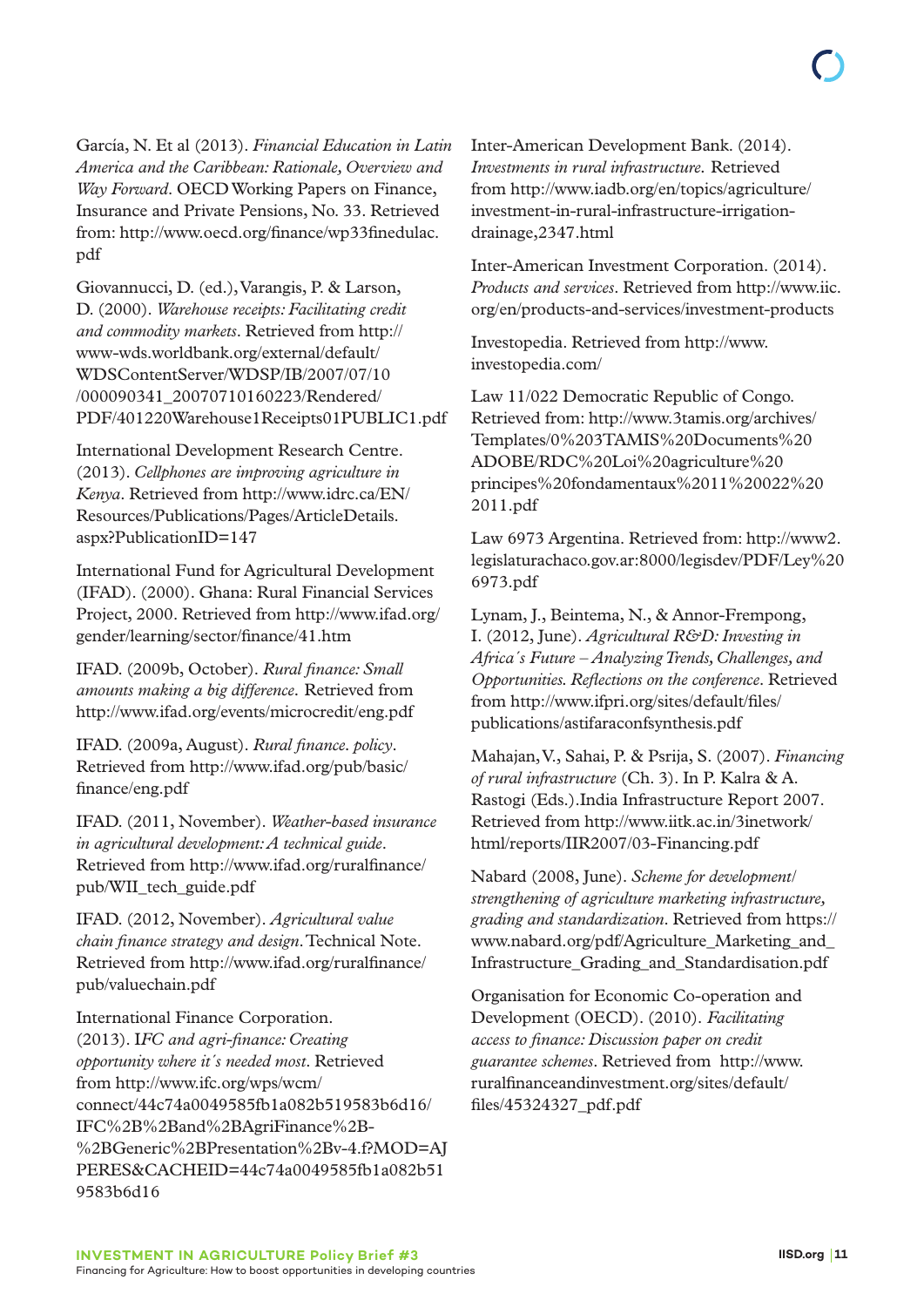OECD (2012, January). *SME and Entrepreneurship Financing: The Role of Credit Guarantee Schemes and Mutual Guarantee Societies in supporting financing for small and medium – sized enterprises*. Final Report. Retrieved from: [http://www.oecd.org/officialdocuments/](http://www.oecd.org/officialdocuments/publicdisplaydocumentpdf/?cote=CFE/SME(2012)1/FINAL&docLanguage=En) [publicdisplaydocumentpdf/?cote=CFE/](http://www.oecd.org/officialdocuments/publicdisplaydocumentpdf/?cote=CFE/SME(2012)1/FINAL&docLanguage=En) [SME\(2012\)1/FINAL&docLanguage=En](http://www.oecd.org/officialdocuments/publicdisplaydocumentpdf/?cote=CFE/SME(2012)1/FINAL&docLanguage=En)

OECD. (2011, November). *Risk management in agriculture: What role for the government?* Retrieved from [http://www.oecd.org/tad/agricultural](http://www.oecd.org/tad/agricultural-policies/49003833.pdf)[policies/49003833.pdf](http://www.oecd.org/tad/agricultural-policies/49003833.pdf)

OECD. (2013). *Agricultural policy monitoring and evaluation 2013: OECD countries and emerging economies*. Retrieved from [http://dx.doi.org/10.1787/](http://dx.doi.org/10.1787/agr_pol-2013-en) [agr\\_pol-2013-en](http://dx.doi.org/10.1787/agr_pol-2013-en)

Principles for Responsible Investment (2013). Retrieved from [http://www.unpri.org/areas-of-work/](http://www.unpri.org/areas-of-work/implementation-support/piif/what-is-inclusive-finance/) [implementation-support/piif/what-is-inclusive](http://www.unpri.org/areas-of-work/implementation-support/piif/what-is-inclusive-finance/)[finance/](http://www.unpri.org/areas-of-work/implementation-support/piif/what-is-inclusive-finance/)

Reserve Bank of India. (2013, July). *Master Circular – Priority Sector Lending – Targets and Classification*. Retrieved from [http://rbidocs.rbi.org.in/rdocs/](http://rbidocs.rbi.org.in/rdocs/notification/PDFs/107010713PSLFL.pdf) [notification/PDFs/107010713PSLFL.pdf](http://rbidocs.rbi.org.in/rdocs/notification/PDFs/107010713PSLFL.pdf)

Subsecretaría del Gobierno de Chaco. (2013, September). *Financiamiento para la Agricultura: Lanzan Operatorio Única para Cereales y Oleaginosas*. Retrieved from [http://www.prensa.chaco.gov.](http://www.prensa.chaco.gov.ar/?pag=noticia&nid=28606) [ar/?pag=noticia&nid=28606](http://www.prensa.chaco.gov.ar/?pag=noticia&nid=28606)

The Economist. (2014, March 22). *Infrastructure financing: A long and winding road*. Retrieved from [http://ww2.cfo.com/credit/2014/03/infrastructure](http://ww2.cfo.com/credit/2014/03/infrastructure-financing-long-winding-road/)[financing-long-winding-road/](http://ww2.cfo.com/credit/2014/03/infrastructure-financing-long-winding-road/)

United Nations (2013, September). *We Can End Poverty*. Fact Sheet Retrieved from: [http://www.](http://www.un.org/millenniumgoals/pdf/Goal_1_fs.pdf) [un.org/millenniumgoals/pdf/Goal\\_1\\_fs.pdf](http://www.un.org/millenniumgoals/pdf/Goal_1_fs.pdf)

World Food Program & IFAD. (2011, November). *Weather index-based insurance in agricultural development: A technical guide*. Retrieved from [http://](http://www.ifad.org/ruralfinance/pub/WII_tech_guide.pdf) [www.ifad.org/ruralfinance/pub/WII\\_tech\\_guide.pdf](http://www.ifad.org/ruralfinance/pub/WII_tech_guide.pdf)

World Bank. (2009, April). *Expert meeting on managing financing risk in agriculture*. Retrieved from [http://siteresources.worldbank.org/EXTARD/](http://siteresources.worldbank.org/EXTARD/Resources/336681-1252501755087/Joburg_proceedings.pdf) [Resources/336681-1252501755087/Joburg\\_](http://siteresources.worldbank.org/EXTARD/Resources/336681-1252501755087/Joburg_proceedings.pdf) [proceedings.pdf](http://siteresources.worldbank.org/EXTARD/Resources/336681-1252501755087/Joburg_proceedings.pdf)